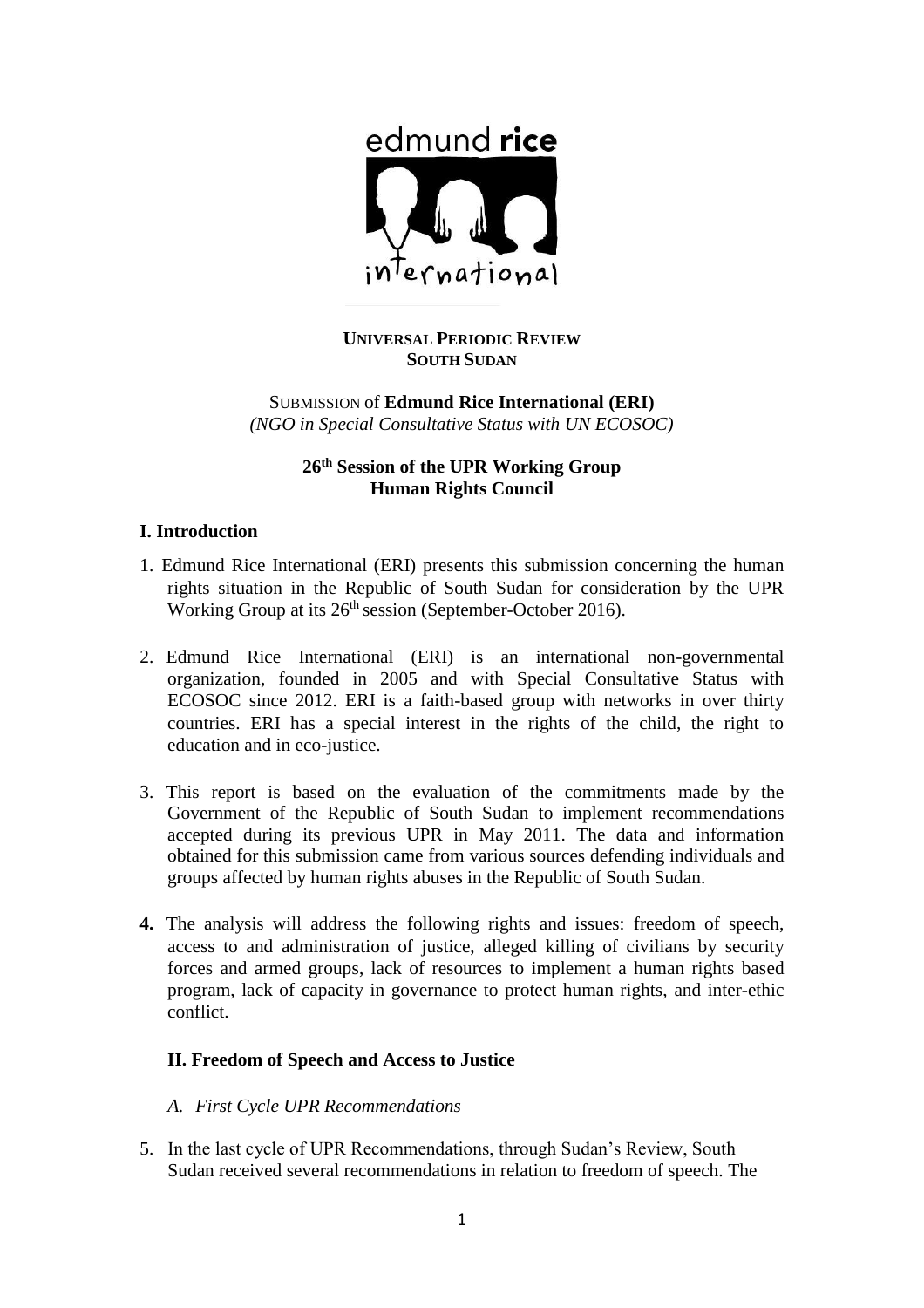recommendations proposed that South Sudan ensure the freedom of expression, association and assembly of political dissidents, human rights defenders, and journalists. Furthermore the recommendations suggested that concrete steps be taken to ensure the freedom of the media and to investigate any form of intimidation and arbitrary detention of journalists.

## *B. Freedom of Speech*

6. Limited or violated freedom of speech and expression has been reported as well as attacks on those who participated in protests or criticizing of the government<sup>1</sup>.

# *C. Freedom of the Press*

- 7. UNESCO reported that the Minister of Information and Broadcasting in South Sudan stated the government's commitment in support of the media. They guarantee that freedom of reporting is supported by the government. Yet journalists have been threatened, banned, harassed, detained for interviewing opposition figures, and murdered. Five journalists were killed in Western Bahr el Ghazal State in January 2015<sup>2</sup>.
- 8. Reports suggest that the National Security Service (NSS) have shut down radio stations and newspapers and interfered with the Juba Monitor and the National Mirror. Although South Sudan implemented the UN Plan of Action on Safety of Journalists and the Issue of Impunity, the freedom and safety of journalists have deteriorated following the conflict that began in December 2013.

## *D. Lack of Accountability*

9. A lack of accountability and access to justice exists with the continued lack of investigation into abuses by armed forces. Furthermore there are no significant mechanisms in place for the protection of witnesses and victims.

## *E. Recommendations*

- 10. Our organization recommends to the Government of South Sudan to:
	- **a) Sign and ratify the International Covenant on Economic, Social and Cultural Rights.**
	- **b) Ensure the rights of freedom of speech and expression by human rights defenders and journalists are respected and protected by**

l <sup>1</sup> Human Rights Watch 2015, "World Report 2015: South Sudan" Available from <*https://www.hrw.org/world-report/2015/country-chapters/south-sudan>*

 $2$  UNESCO Office in Juba 2015, "South Sudan advocates for Media Safety, Freedom of Expression and Gender Equality in Media" Available from <http://www.unesco.org/new/en/juba/about-thisoffice/single-

view/news/south\_sudan\_advocates\_for\_media\_safety\_freedom\_of\_expression\_and\_gender\_equalit y in the media#VtWMR4wrK2x>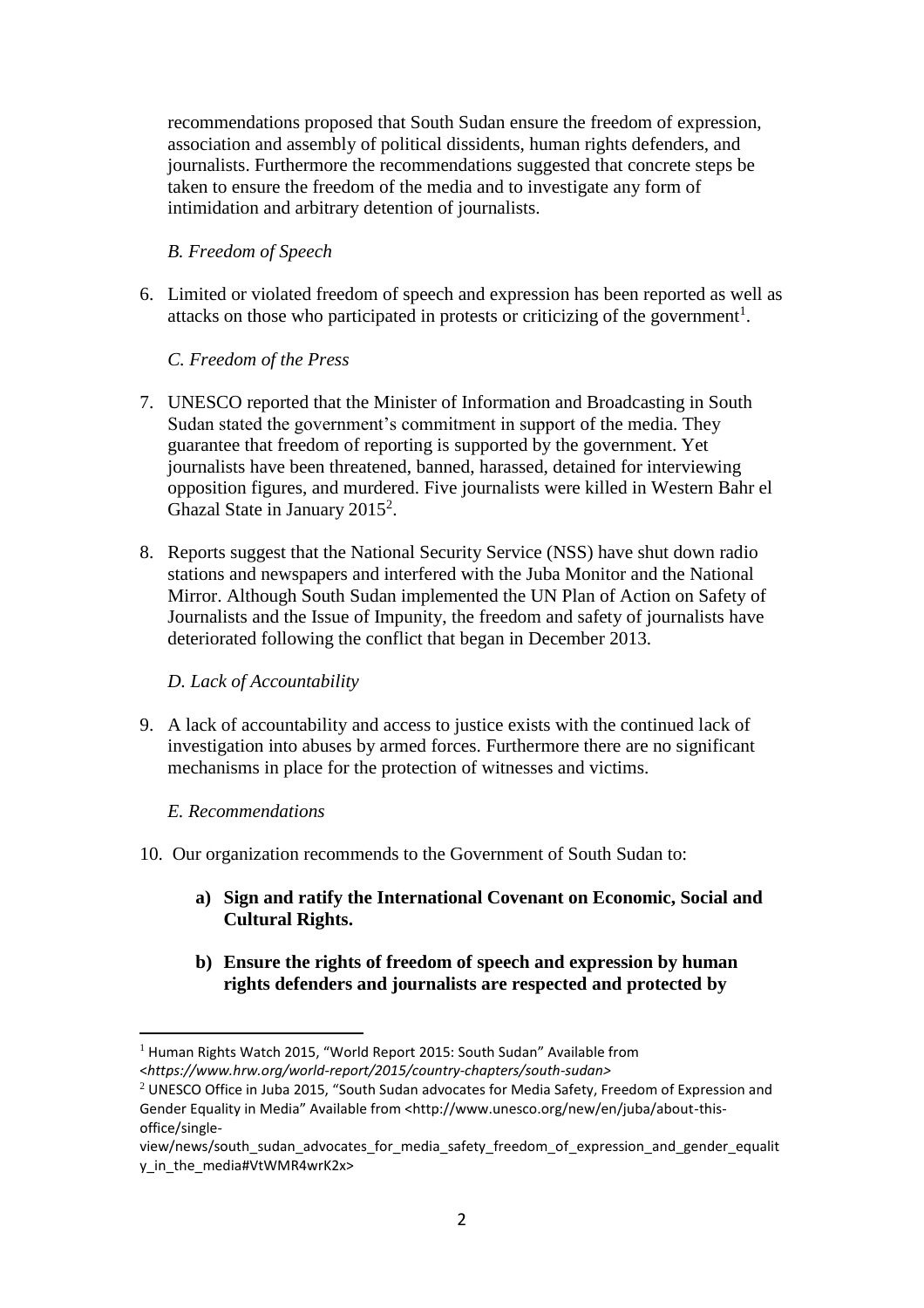**inviting the Special Rapporteur on the situation of human rights defenders to visit South Sudan.**

- **c) Take further measures to ensure freedom of the media.**
- d) **Investigate any form of intimidation, harassment, threats, or killing of journalists, and publish the results of each investigation**.

### **III. Alleged Killing of Civilians by Security Forces and Armed Groups in South Sudan**

- *A. First Cycle UPR Recommendations*
- 11. In the first cycle of the UPR in 2011, the Government of the Republic of South Sudan received recommendations relating to the protection of human rights. The recommendations called for South Sudan to establish a national human rights institution, to increase education for human rights in armed forces and police forces, and to increase civil protection.
	- *B. Civilian Killings by Sudan People's Liberation Army*
- 12. While we commend efforts made by South Sudan to increase education of human rights among its armed forces and police, and increasing civil protection measures during the transition period, violence against civilians by the Sudan People's Liberation Army (SPLA) and similar armed forces continues. It has been reported that 83 civilians were killed during attacks on Gongbar, Dug Dug, Girbanat, Amduluz and Gosfamy villages in September 2014. Additional civilians may have been killed in Davai village close to the attacks. Further violence involving Sudan People's Liberation Movement/Army-In Opposition (SPLM/A-IO) on 29 October 2014 resulted in 11 civilians being extra-judicially executed.<sup>3</sup> Concern has also been raised over the recent recovery of mass graves in the south-western region of the country.
- 13. The United Nations Mission in South Sudan (UNMISS) notes there have been reports that civilians continue to be killed in and around Protection of Civilian (PoC) sites by the SPLA between January and October 2015. Further extrajudicial killings of civilians in Upper Nile were reported to the UNMISS Human Rights Division (HRD) in 2015<sup>4</sup>. Specific reports state that on 25 May 2015, SPLA forces killed Shilluk Internally Displaced Persons (IDPs) going to Malakal Poc site.

 $\overline{a}$ <sup>3</sup> United Nations Mission in South Sudan, 2015, "The State of Human Rights in Protracted Conflict in South Sudan" available from

<sup>&</sup>lt;http://www.ohchr.org/Documents/Countries/SS/UNMISS\_HRD4December2015.pdf>

<sup>4</sup> United Nations Mission in South Sudan, 2015, "Flash Human Rights Report on the Escalation of Fighting in Greater Upper Nile." p.2, accessible from

<sup>&</sup>lt;http://reliefweb.int/sites/reliefweb.int/files/resources/Final%20version%20Flash%20Human%20Rig hts%20Report%20on%20the%20Escalation%20%20of%20Fighting%20in%20Greater%20Upper%20Nil e.pdf>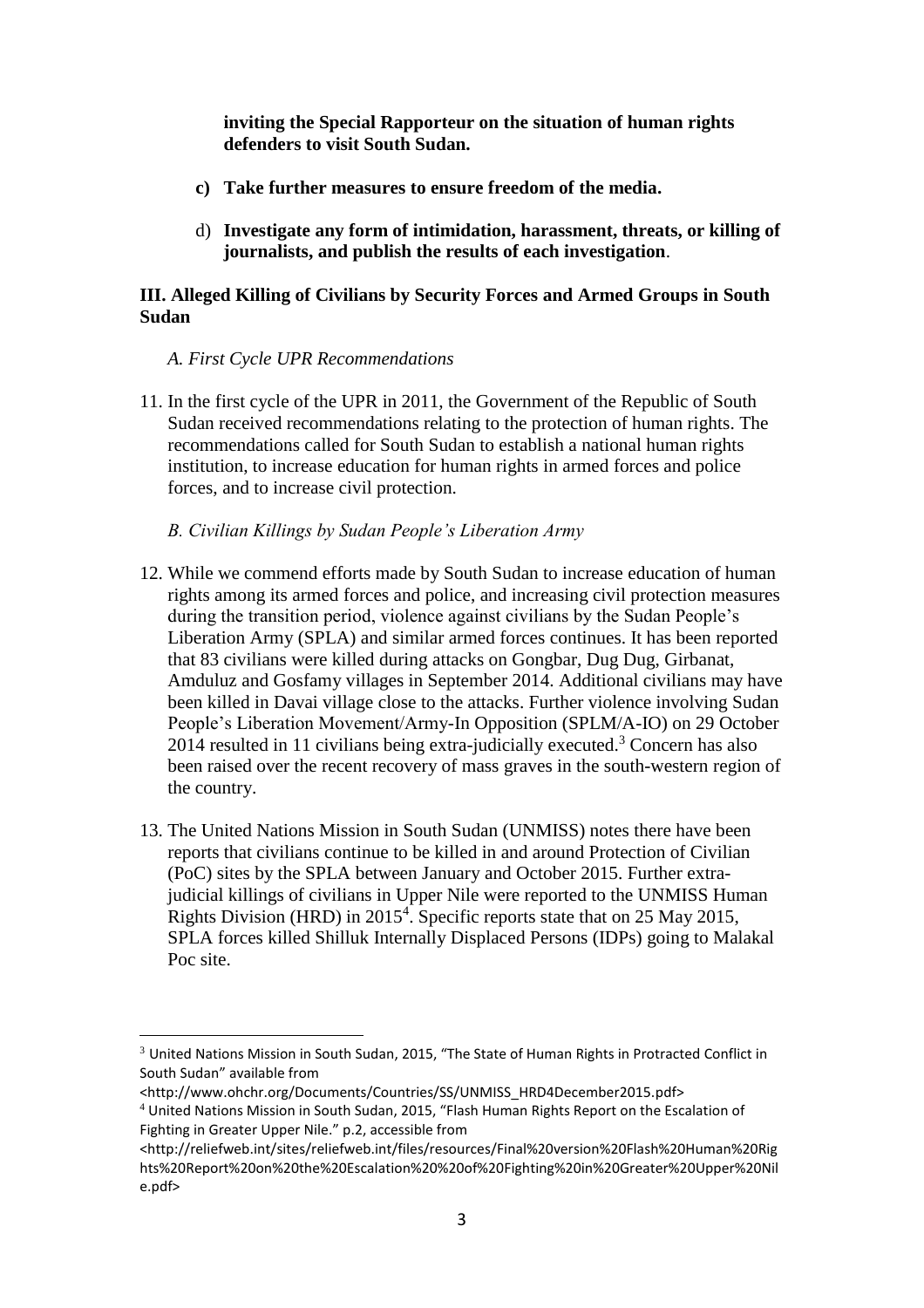14. The Republic of South Sudan has taken a significant step forward to address the conflicts, notably the "Agreement on the Resolution of the Conflict in the Republic of South Sudan<sup>15</sup>. However the implementation of this agreement has not been adequate.

#### *C. Recommendations:*

- 15. Our organization recommends that the Government of the Republic of South Sudan:
	- **a) Sign and ratify, without limitations, the International Covenant on Civil and Political Rights.**
	- **b) Ensure the efficacy of the South Sudan National Human Rights Commission through increased resource allocation.**
	- **c) Intensify efforts to reduce civilian casualties by increasing the accountability of armed forces through tougher legislation.**
	- **d) Strengthen its commitment to the "Agreement on the Resolution of the Conflict in the Republic of South Sudan" by returning to a ceasefire as soon as possible with the intention of further peace talks.**

#### **IV. Lack of Resources to Implement Human Rights Based Programs**

*A. First Cycle UPR Recommendations*

16. The previous recommendations for South Sudan with regards to the implementation of human rights based programs were to ensure the effectiveness of the new constitution and establish a national human rights institution in line with the Paris Principles. South Sudan was also asked to sign the Convention on the Rights of the Child and its two optional protocols. The recommendations also suggested strengthening the capacity for and awareness of the promotion and respect for human rights.

#### *B. Lack of Human Rights Programs*

17. The South Sudanese government created the National Investigation Committee into Human Rights Abuses, although the Committee's recommendations failed to produce results.<sup>6</sup> A lack of resources to implement a human rights based program is a concern as well as the reported continued lack of adherence to international human rights standards with arrests, detentions, and trials.<sup>7</sup>

l

 $<sup>5</sup>$  S/PV.7532</sup>

<sup>6</sup> United Nations Mission in South Sudan 2015, "The State of Human Rights in the Protracted Conflict in South Sudan" *United Nations Human Rights: Office of the High Commissioner*. Available from <http://www.ohchr.org/Documents/Countries/SS/UNMISS\_HRD4December2015.pdf>

<sup>7</sup> See above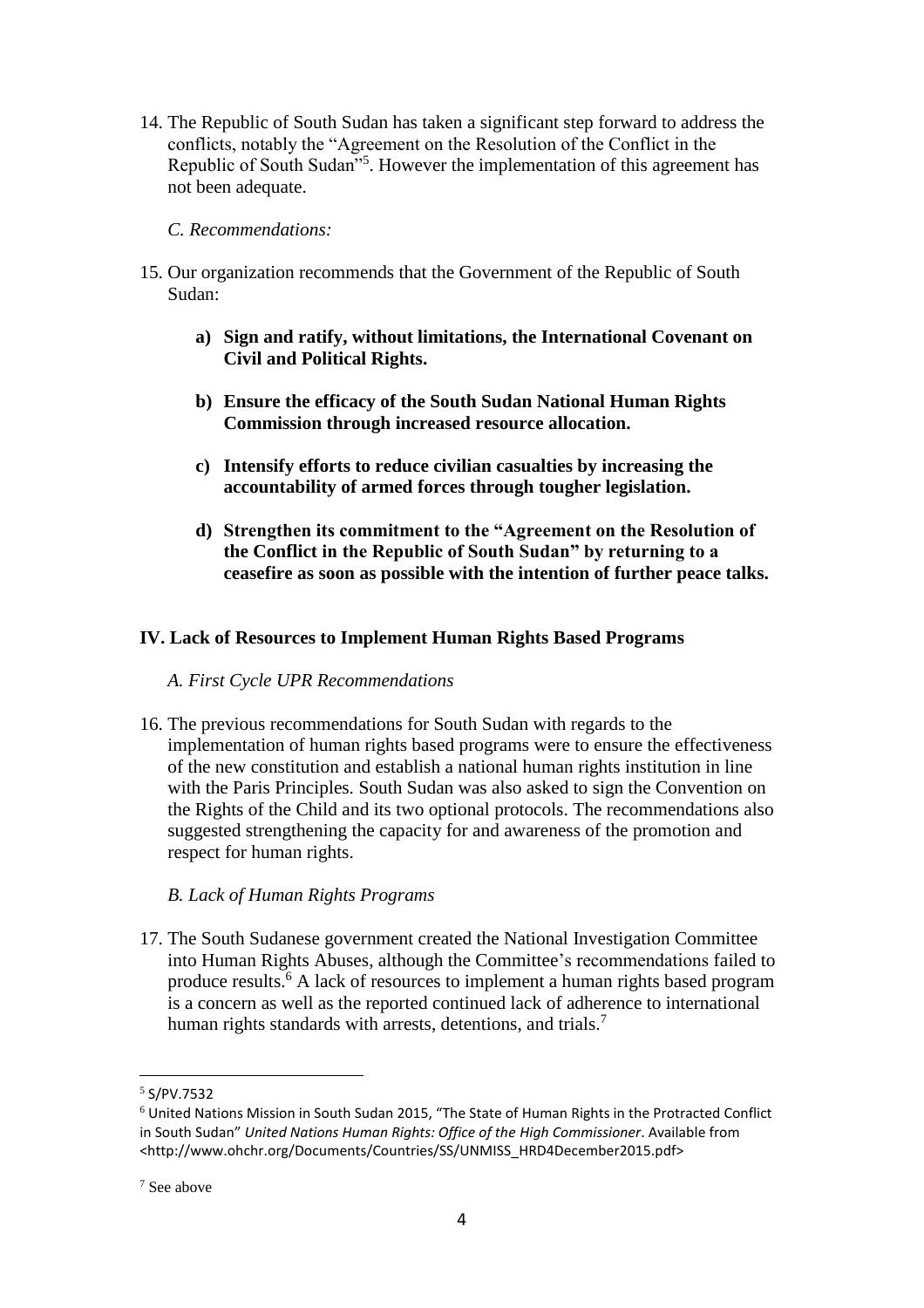- 18. The Transitional Government of National Unity has established a South Sudan National Human Rights Commission in 2012. Although it is poorly funded, this has the potential to be a significant platform for human rights.
	- *C. Implementation of constitutional rights*
- 19. The Bill of Rights in the South Sudan Constitution of 2011 protects several human rights, but concerns remain whether it is being properly implemented.<sup>8</sup> Furthermore, South Sudan is the only African country not to ratify the African Charter on Human and Peoples' Rights.
	- *D. Recommendations*
		- **a) Ratify the African Charter on Human and Peoples' Rights.**
		- **b) Ensure proper implementation of the recommendations from the National Investigation Committee into Human Rights Abuses.**
		- c) **Develop a nation-wide awareness program to promote the importance of human rights based approaches to policies and practices**.

### **IV. Lack of Skilled Capacity to Govern effectively**

- *A. High Rates of Corruption*
- 20. Resources meant for capacity building are being misused due to the high rates of corruption. As of 2015, Transparency International has rated South Sudan 163/168 on the Corruption Perceptions Index.<sup>9</sup>
- 21. The South Sudanese government is known as a money-laundering hub, where the elites use the financial sector for personal gain.<sup>10</sup> There is a strong need for investigation and prosecution of offenders.
	- *B. Unbalanced Allocation of Resources*
- 22. Military spending is the highest in the region, more than the infrastructure budget, and equal to the accountability budget, which includes important development sectors such as the Audit Chamber, Anti-Corruption Commission, National Bureau of Statistics, and Reconstruction and Development Fund. Military spending has taken priority over social service spending.<sup>11</sup>

 $\overline{a}$ 

<sup>8</sup> 2011 "South Sudan's Constitution of 2011" *Constitute Project.* Available from <https://www.constituteproject.org/constitution/South\_Sudan\_2011.pdf >

<sup>9</sup> Transparency International 2016, "Corruption by Country/Territory" Available from <https://www.transparency.org/country/#SSD>

 $10$  See above

<sup>&</sup>lt;sup>11</sup> The Sentry, "The Nexus of Corruption and Conflict in South Sudan" Available from <https://thesentry.org/reports/south-sudan/ >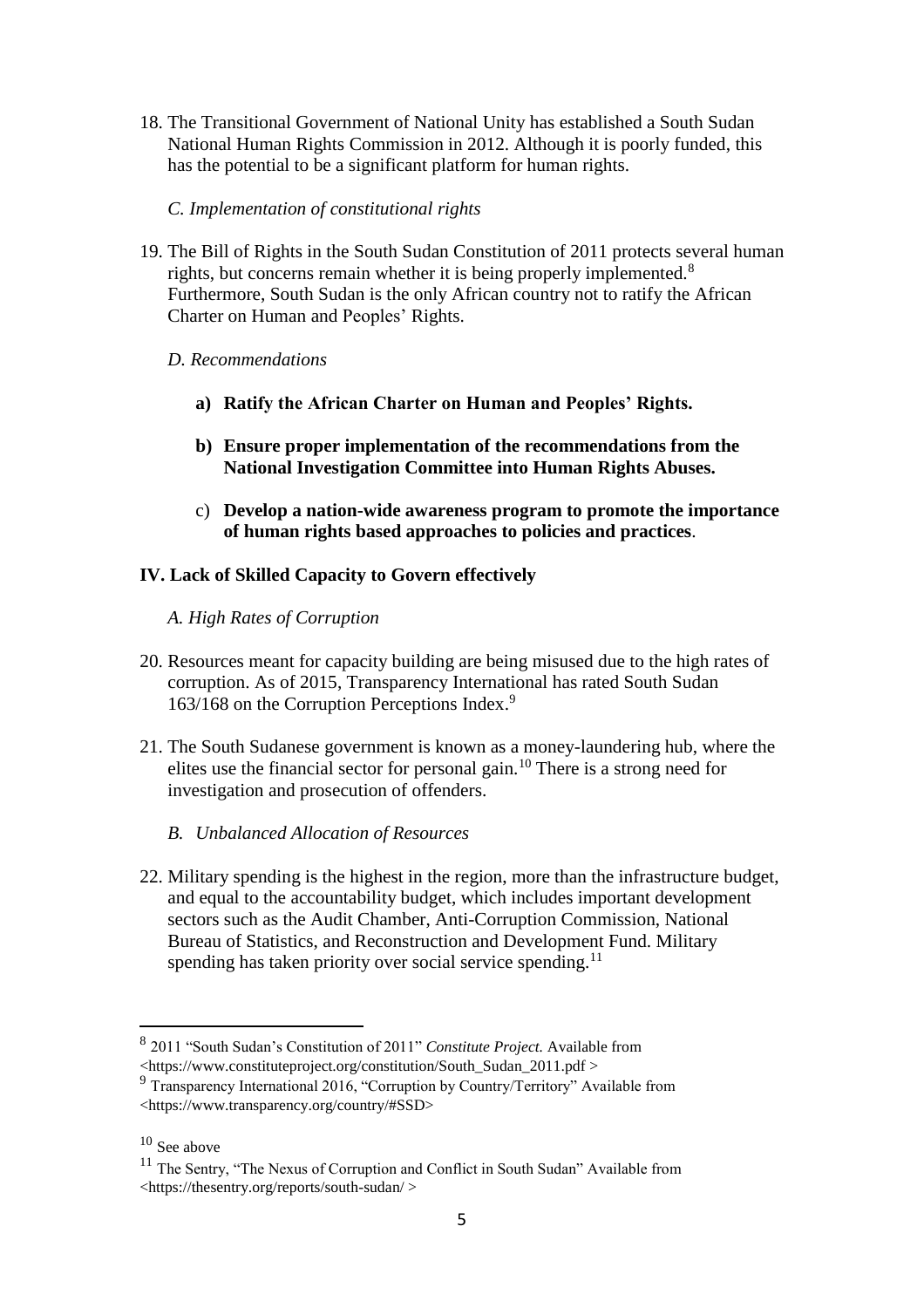23. The lack of development outside the oil sector is detrimental to the economic growth of the country. The reallocation of resources is necessary to create multiple sectors to sustain development.

### *C. Lack of Health Facilities and Trained Physicians*

- 24. A severe shortage of trained professionals in both the education and health sector has huge impacts on the development of the country. The high numbers of conflict casualties and displaced persons require extra health care, which along with education is mostly outsourced to non-government organizations. Extensive infrastructure losses are accounting for extremely poor health care. Approximately 55% of health facilities in Unity State, Upper Nile State and Jonglei are not functioning, as of September  $2015$ <sup>12</sup>
- 25. Lack of resources for training output, poor management, low wages, lack of supervision, and a high staff turnover rate leaves only 1 trained physician for every 65,574 South Sudanese people.<sup>13</sup> Many resort to relying on low skilled and unqualified health workers.
- 26. The Health Sector Development Plan and the Strategic Plan for Human Resources for Health were established but need to be strengthened and adequately resourced.
	- *D. Recommendations*
		- **a) Strengthen the Anti-Corruption Mission and ensure resources are available for prosecuting offenders..**
		- **b) Re-allocate resources across sectors for more sustainable development and to ensure adequate social services are available.**
		- **c) Increase financial investment in the health sector, including the development of health care facilities and the training of more specialized health care professionals.**

## **V. Inter-ethic Conflicts**

 $\overline{a}$ 

- *A. First Cycle UPR Recommendations*
- 27. In the first cycle of the UPR in 2011, the government of the Republic of South Sudan received recommendations relating to conflict between ethnic groups. The recommendations called for South Sudan to draft their constitution with the participation of minorities and to ensure that the new Constitutions include a

<sup>12</sup> United Nations Office for the Coordination of Humanitarian Affairs 2016, "2016 South Sudan Humanitarian Needs Overview" Relief Web. Available from <http://reliefweb.int/report/southsudan/2016-south-sudan-humanitarian-needs-overview>

<sup>13</sup> World Health Organization 2016, "South Sudan" *Global Health Workforce Alliance.* Available from <http://www.who.int/workforcealliance/countries/ssd/en/>